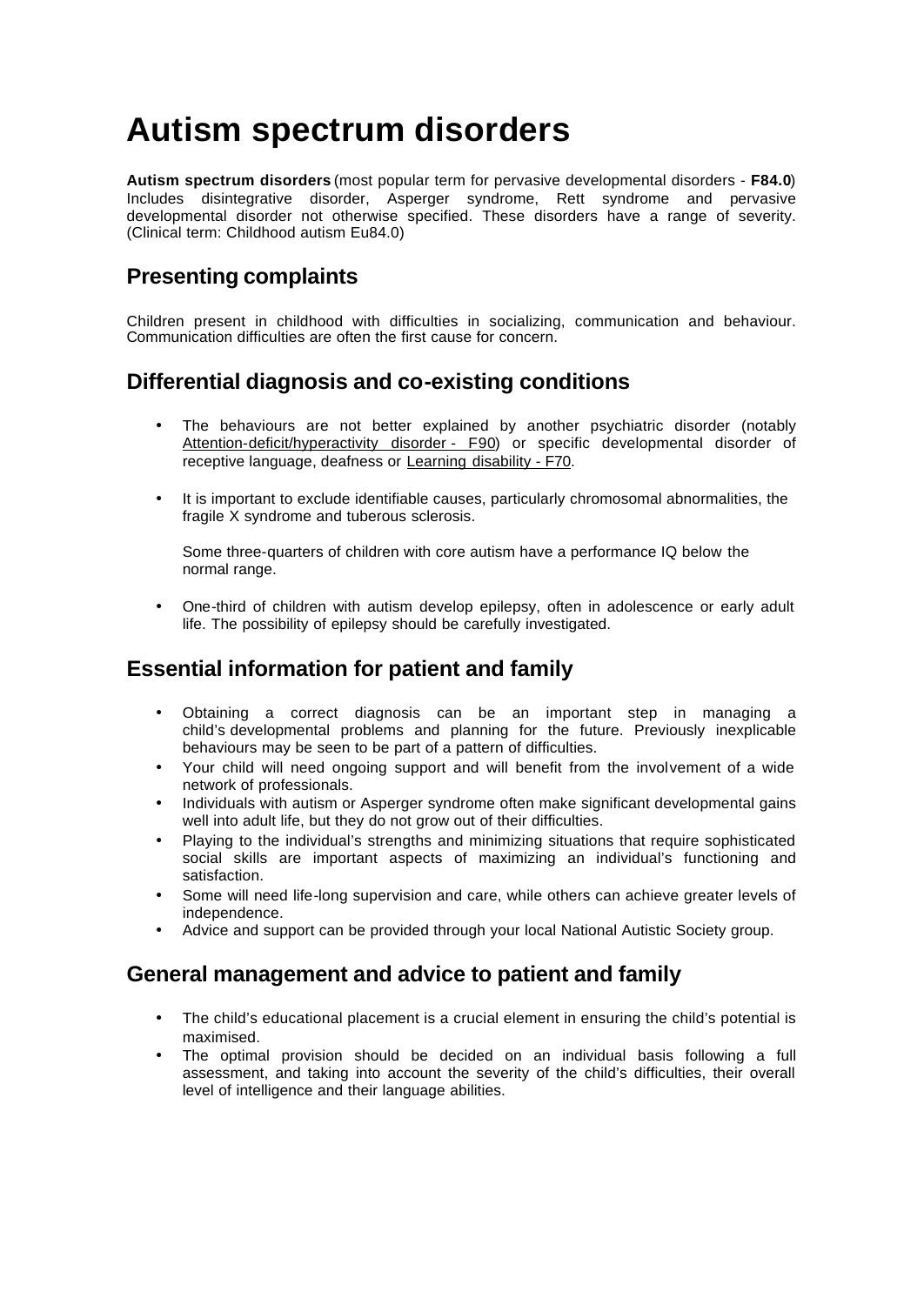- Children may be best placed in a specialist school for children with autism or in a unit for children with autism or communication difficulties within a mainstream or special school. Higher functioning children may benefit from education in mainstream school, although they usually need additional help and support.
- Affected children generally need explicit teaching about social conventions and guidance and feedback on appropriate ways of interacting with others. Break times and lunchtimes can be particularly difficult for children in mainstream schools, who are vulnerable to bullying.
- At home, parents should complement the behavioural and teaching strategies of teachers, speech therapists and other professionals. However, the behaviour of children with autism can vary substantially across different environments and parents might need advice and help to deal with particularly problematic behaviours at home, for example sleep problems, feeding difficulties with rigid adherence to certain foods, difficulty with change in routines. There is evidence that parents can manage these behaviours successfully using parent training approaches (ref 248).

#### **References**

**248** Diggle T, McConachie HR, Randle VRL. Parent-mediated early intervention for young children with autism spectrum disorder (Cochrane Review). In: The Cochrane Library, Issue 2, 2003. Oxford: Update Software. Two studies were analysed. There is some evidence that parent training might provide benefits to both children and parents. However, large-scale randomized controlled trials are needed, to involve both short- and long-term outcome information, to evaluate for which children parent-mediated early intervention might be most beneficial, and to include economic evaluations.

#### **Medication**

There is only a limited role for medication in the management of children with autism, although it can sometimes be a useful adjunct to behavioural treatments of sleep and behaviour difficulties.

Those who develop epilepsy may require anticonvulsant medication.

### **Liaison and referral**

There should be liaison with Education Services, including Educational psychology and any specialist autism teaching support teams. Community paediatricians and speech therapists will also be involved in most cases. Clinical psychologists and child psychiatrists can provide parents with expert advice on the management of behavioural problems. Social Services can, depending on need, provide help in the home and advice on attendance and disability allowances. Respite care can be an important component of the management of children with autism.

# **Resources for patients and families**

**The National Autistic Society** (Office: 020 7833 2299; Helpline: 020 7903 3555) Email: nas@nas.org.uk; website: http://www.oneworld.org/autism\_uk Information service, national diagnostic and assessment service, supported employment scheme, local groups and other services.

The Mental Health Foundation produces the information booklet All About Autistic Spectrum